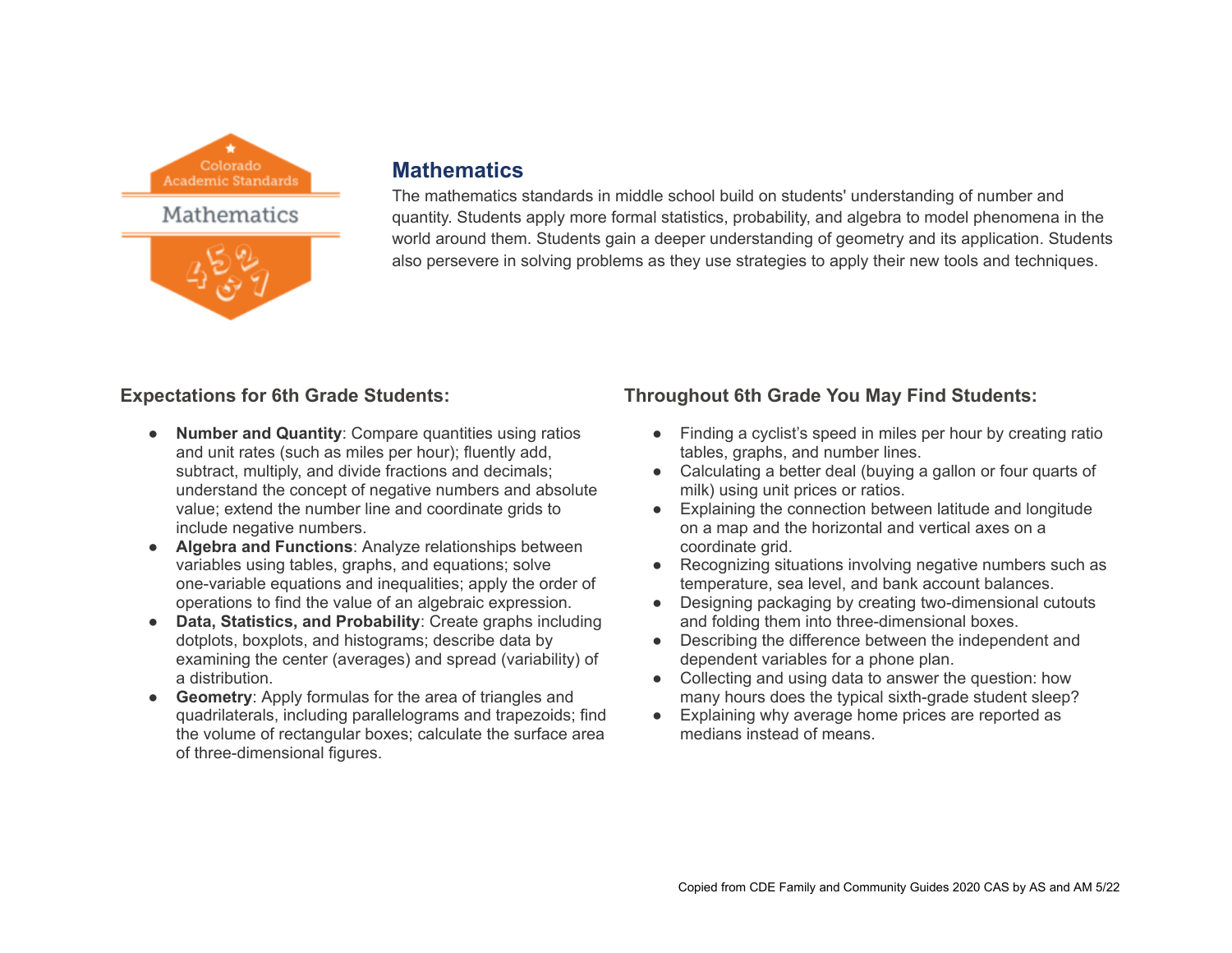#### **Expectations for 7th Grade Students:**

- **Number and Quantity**: Fluently add, subtract, multiply and divide with both positive and negative numbers, including fractions and decimals; solve problems involving percentages and proportions; explain operations with positive and negative numbers; change fractions to decimals and explain when a fraction will be a decimal that end or repeats; recognize and analyze proportional relationships in tables, graphs, and equations; connect ratios to the concept of slope.
- **Algebra and Functions**: Create equations and inequalities for real-life situations.
- **Data, Statistics, and Probability**: Find the probability of an event and connect probability to sampling; explore the importance of randomness when creating a sample; describe a population based on data from a random sample; compare two different populations using averages and measures of variability.
- **Geometry**: Create drawings to scale; find the measures of angles formed by the intersection of lines; explain how to tell if two triangles are congruent; explore shapes created when slicing a three-dimensional object; calculate the area and circumference of circles.

#### **Expectations for 8th Grade Students:**

- **Number and Quantity**: Calculate using radicals (√2, ∛27) and exponents (7^2, 5^6); explain the difference between rational and irrational numbers and locate each on a number line.
- **Algebra and Functions**: Use scientific notation to write very large or small numbers (6.02 x 10^23); fluently solve linear equations and systems of linear equations; explain

#### **Throughout 7th Grade You May Find Students:**

- Finding the wholesale price of a shirt with a 12% markup.
- Determining a 20% tip for dinner at a restaurant.
- Exploring when a \$20 discount is better than a 20% discount.
- Calculating the temperature after a 7 degree drop from -15 degrees.
- Explaining why negative two multiplied by negative six equals positive twelve.
- Creating scale models of a zoo to connect the concept of scale to proportions.
- Conducting a study to determine if the average height of seventh-grade boys is different from the average height of seventh-grade girls.
- Calculating the probability of getting heads when flipping a coin or getting the sum of seven when tossing number cubes.
- Explaining the meaning of a weather forecast with a 50% chance of rain.
- Describing shapes formed when slicing a variety of fruit.
- Using the unit price of apples to determine the cost of purchasing 4 pounds of apples using either a table or graph.
- Solving a variety of equations and inequalities for "x", such as -5x + 18 = 43.

## **Throughout 8th Grade You May Find Students:**

- Measuring classmates' height and arm-span, and making a graph to show how height and arm-span are related.
- Solving a variety of algebra equations for "x" such as  $3x +$  $28 = 8x - 34$ .
- Using graphs and tables of data to determine if the relationship between the height of a plant and the amount it is watered each day is a function.